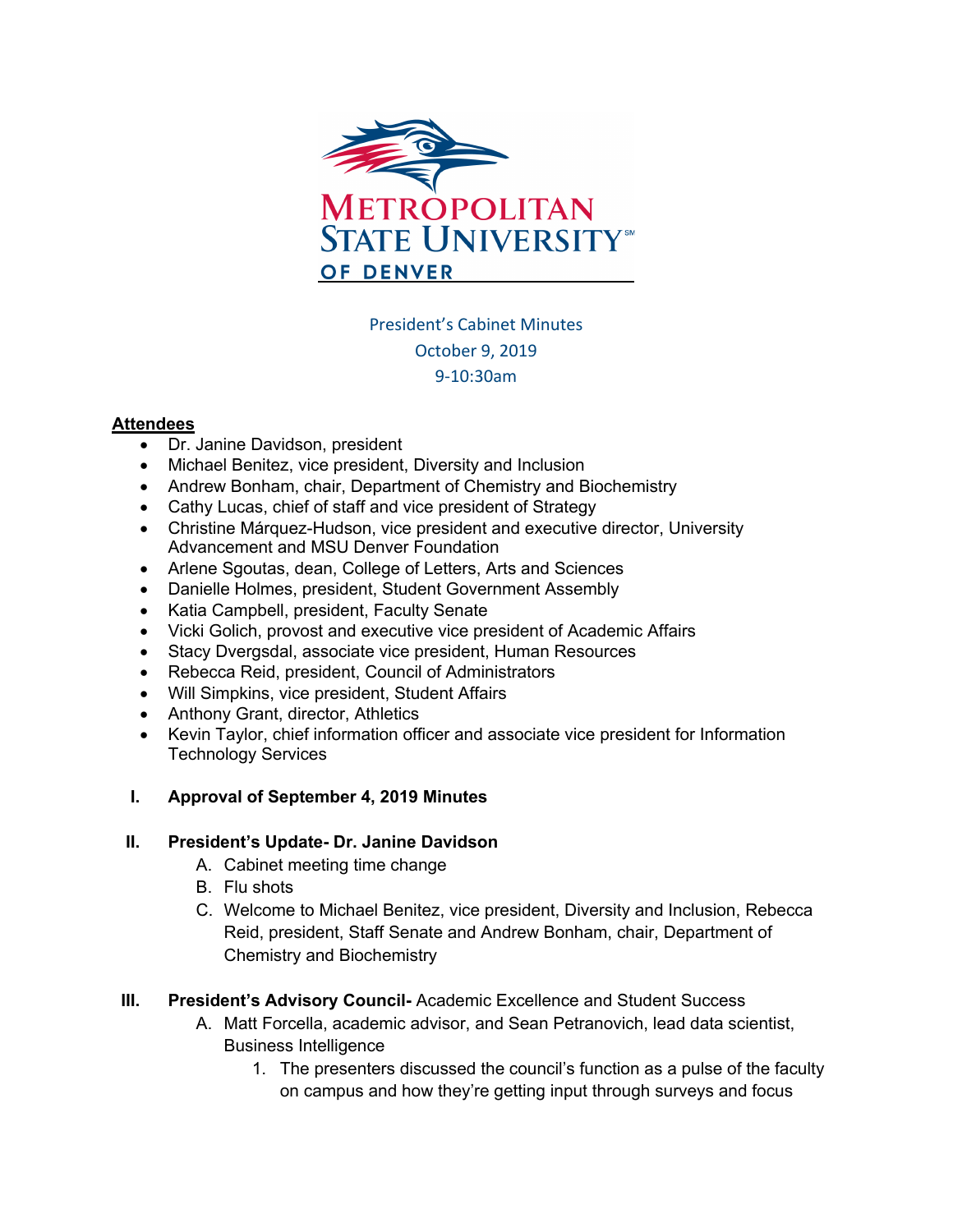groups. A survey about department retention in May garnered response from about 400 faculty members and demonstrated a knowledge gap and understanding of where MSU Denver is as an institution. The aim is for faculty to promote retention and understand their role.

- 2. Studied Georgia State University's focus group areas, which included general foundational skills for students, first-year seminars, moving from lecture-based to computer-based learning, predictive analytics on highrisk students, resources like a tutoring center and financial aid, and overall financial aspects.
- 3. Our stopout survey showed the primary reason was financial hardship, with 66%. Of those, 61% said they were taking a break and planning on coming back. 60% said work/life balance was too hard.
- 4. Faculty focus groups have also covered advising in general, the desire to have more advisors, tenure track, and training/support. Culturally relevant advising is another area to look into.
- 5. The Student Success committee is up and running and looking into all of these things. Will Simpkins stressed the importance of more training and expectations around all faculty knowing about advising to make sure students are on the right path. Vicki Golich asked about strategies for embedding the knowledge from trainings.
- 6. Next steps: Get groups together and determine directions for each. Focus on three areas that would have a cascading effect on academic preparedness, financial support and undeclared/advising.

## **IV. Policy Updates**

- A. Nick Stancil, Deputy General Counsel
	- 1. Discussed two policies around Political Activity and Lobbying and the need for guidance about getting involved in politics on their own time. Key takeaway is that advocacy is encouraged but it needs to be clear on when and how. Kyra Degruy and Nick Stancil can help handle one-off situations.
	- 2. The organic enabling policy (UPAC driven) is an analysis on how staff members participate in the government process and states it's important to seek direction from the board. This policy outlines the opportunity to separate groups in the future. Next step is cabinet to vote on this policy.
- **V. Staff Senate Updates-** Introduction of new members, University Staff Governance **Policy** 
	- A. Rebecca Reid, president, Staff Senate
		- 1. Next steps: Filling senator vacancies and then look at aligning with the university priorities next.

### **VI. Round Robin**